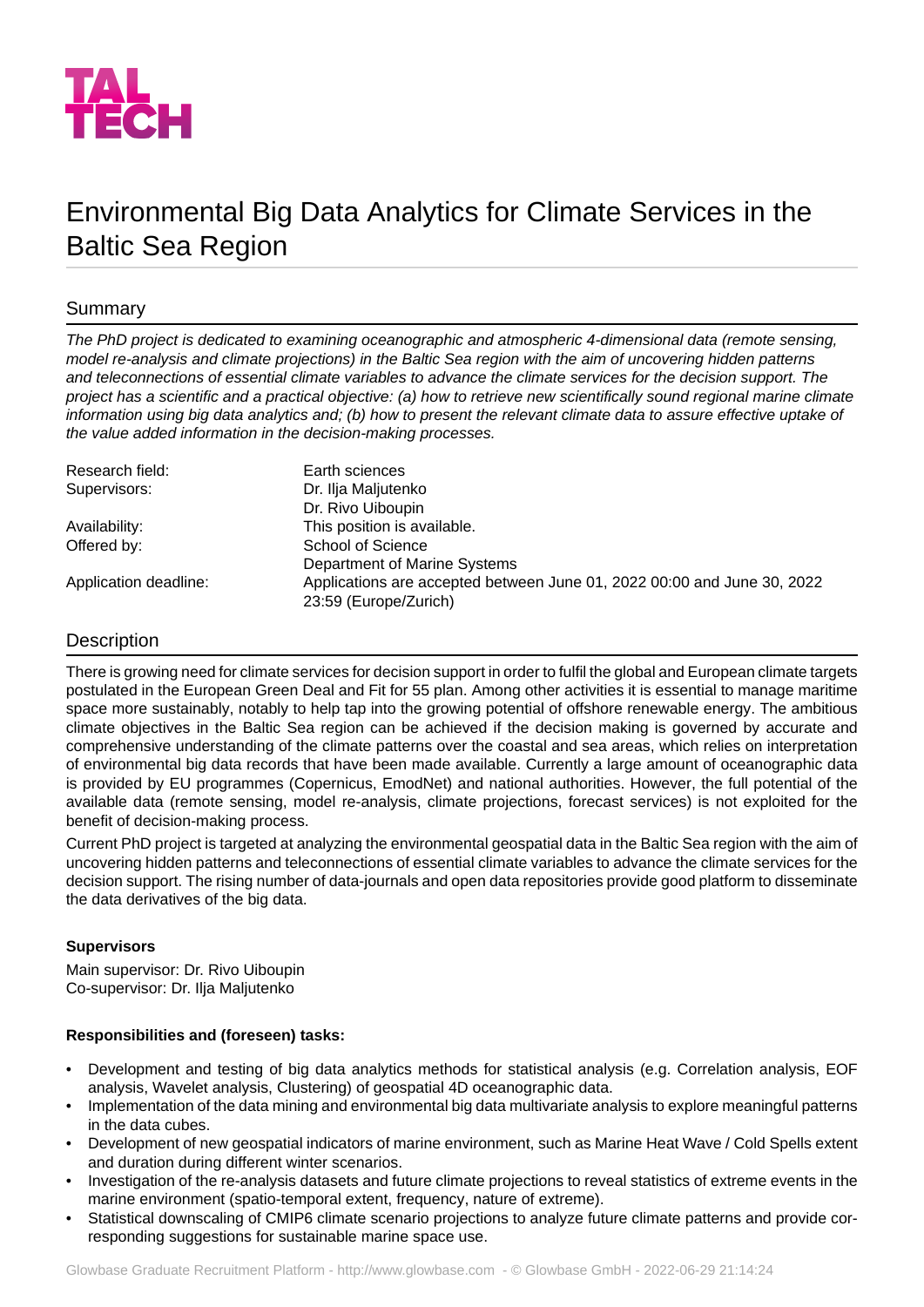

• Preparing research papers and publishing the value-added datasets in data repositories as well as promoting the use of new data products in decision-making process.

#### **Applicants should fulfil the following requirements:**

- A master's degree in one of the following subjects: Natural Sciences (Earth Sciences, Physics etc), Data Science or Computer Science.
- A clear interest in the topic of the position.
- Good skills in one of the following computer languages Python, MatLab, R, Julia.
- Previous experience in analyzing geospatial data (remote sensing imagery, structured- and unstructured model fields).
- **Excellent command of English.**
- Strong and demonstrable writing and analytical skills.
- Capacity to work both as an independent researcher and as part of an international team.

#### **The following experience is beneficial:**

- Knowledge about Linux/Unix systems.
- Previous experience with data bases (i.e Copernicus), data mining, implementation of machine learning methods.

#### **We offer:**

- 4-year full time PhD position in a outstanding Baltic Sea research institutions with a large portfolio of ongoing pan-European and national public sector applied research projects.
- Opportunity to participate in applied research projects funded by European Space Agency (ESA) and European Centre for Medium-Range Weather Forecasts (ECMWF).
- Opportunities for conference visits, research stays and networking with globally leading universities and research centers in the fields of oceanography.

#### **About the department**

Tallinn University of Technology (TalTech), the only technological university in Estonia, is the flagship of Estonian engineering and natural sciences. Here the synergy between different fields (technological, natural, exact, economic and health sciences) is created and new ideas are born.

The Department of Marine Systems at TalTech is a leading oceanographic and meteorological R&D unit in the Baltic Sea region. We focus (1) on oceanographic process research based on scientific analysis to find cause-and-effect relationships and (2) on developing marine monitoring and forecasting services. The implemented methods include machine learning based algorithms for satellite image processing and for model data analysis as well as development of innovative (operational) methods for monitoring the marine environment and analyzing the changes. We have long-term experience in developing applications and methods for operational oceanography, the outputs of which are information products provided to the general public and to various authorities on water level variability, ice conditions and other parameters of marine physics. We are contributing significantly to the pan-European Copernicus program (CMEMS).

#### **Additional information**